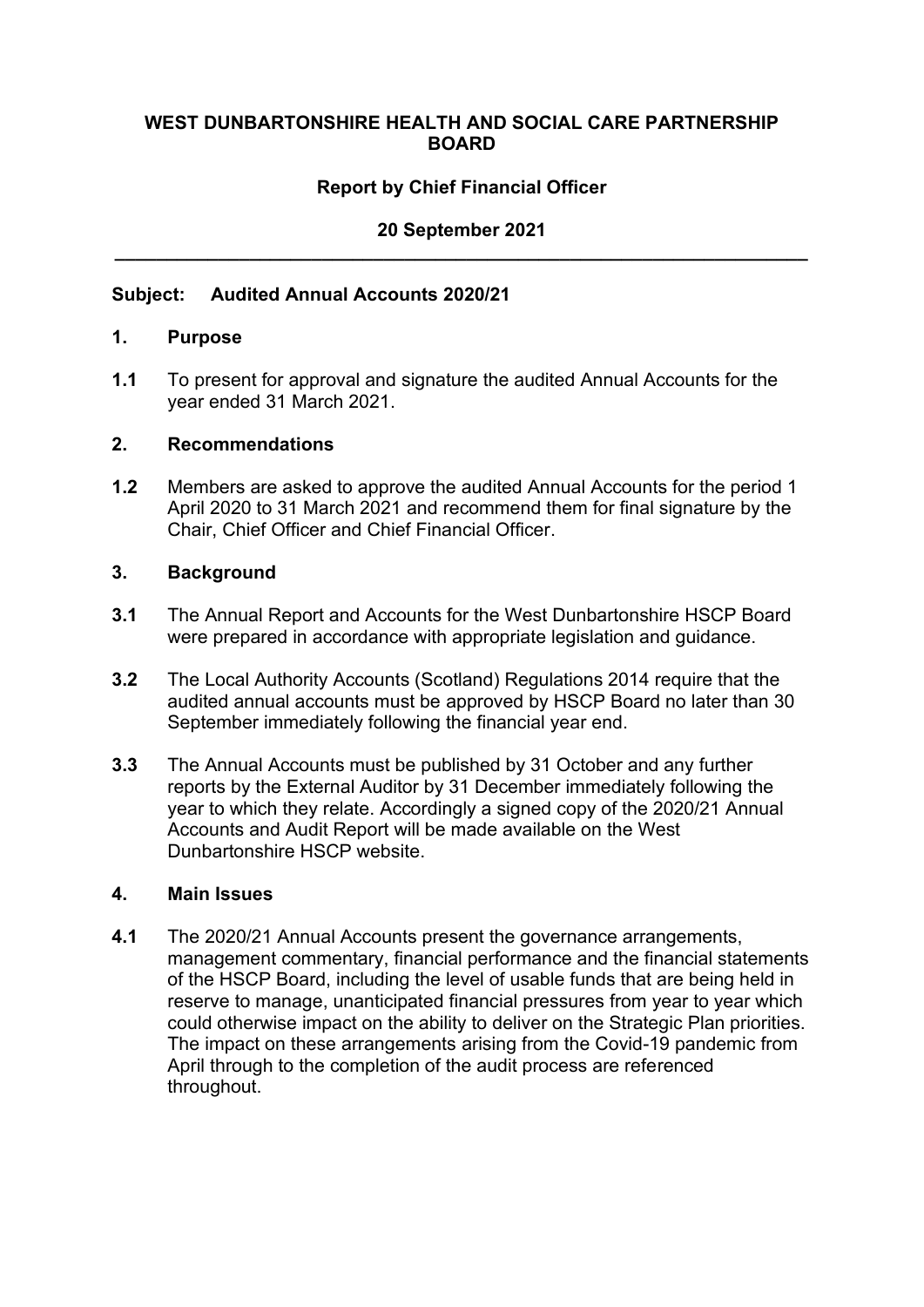- **4.2** The audit of the 2020/21 Annual Accounts has now been completed by the HSCP Board's external auditor, Audit Scotland, and the final set of accounts is appended to this report.
- **4.3** The HSCP Board's Audit and Performance Committee are charged with the responsibility of advising the HSCP Board on all matters related to financial governance and internal control processes. Accordingly the committee has considered both the Annual Accounts attached at Appendix 1 and external audit's Annual Audit Report at its 16 September meeting.
- **4.4** The final audit opinion is that the 2020/21 financial statements give a "true and fair view" of the HSCP Board's financial position for the year ended 31 March 2021 and the accounts have been properly prepared in accordance with regulations and guidance and the financial reporting framework..
- **4.5** This was accepted by the Audit and Performance Committee and the committee recommended their approval to the HSCP Board for signature by the Chair, Chief Officer and Chief Financial Officer the final set of annual accounts attached within Appendix 1.

## **5. Options Appraisal**

**5.1** None required

## **6. People Implications**

**6.1** None associated with this report.

# **7. Financial and Procurement Implications**

- **7.1** The HSCP Board achieved a surplus of £13.744m in 2020/21, which will be retained in accordance with the Integration Scheme and Reserves Policy.
- **7.2** Integrated Joint Boards are specified in legislation as 'section 106' bodies under the terms of the Local Government Scotland Act 1973, and consequently are expected to prepare their financial statements in compliance with the Code of Practice on Accounting for Local Authorities in the United Kingdom. The following audited annual accounts comply with the code.

### **8. Risk Analysis**

**8.1** The Annual Accounts identify the usable funds held in reserve to help mitigate the risk of unanticipated pressures from year to year.

# **9. Equalities Impact Assessment (EIA)**

**9.1** None required.